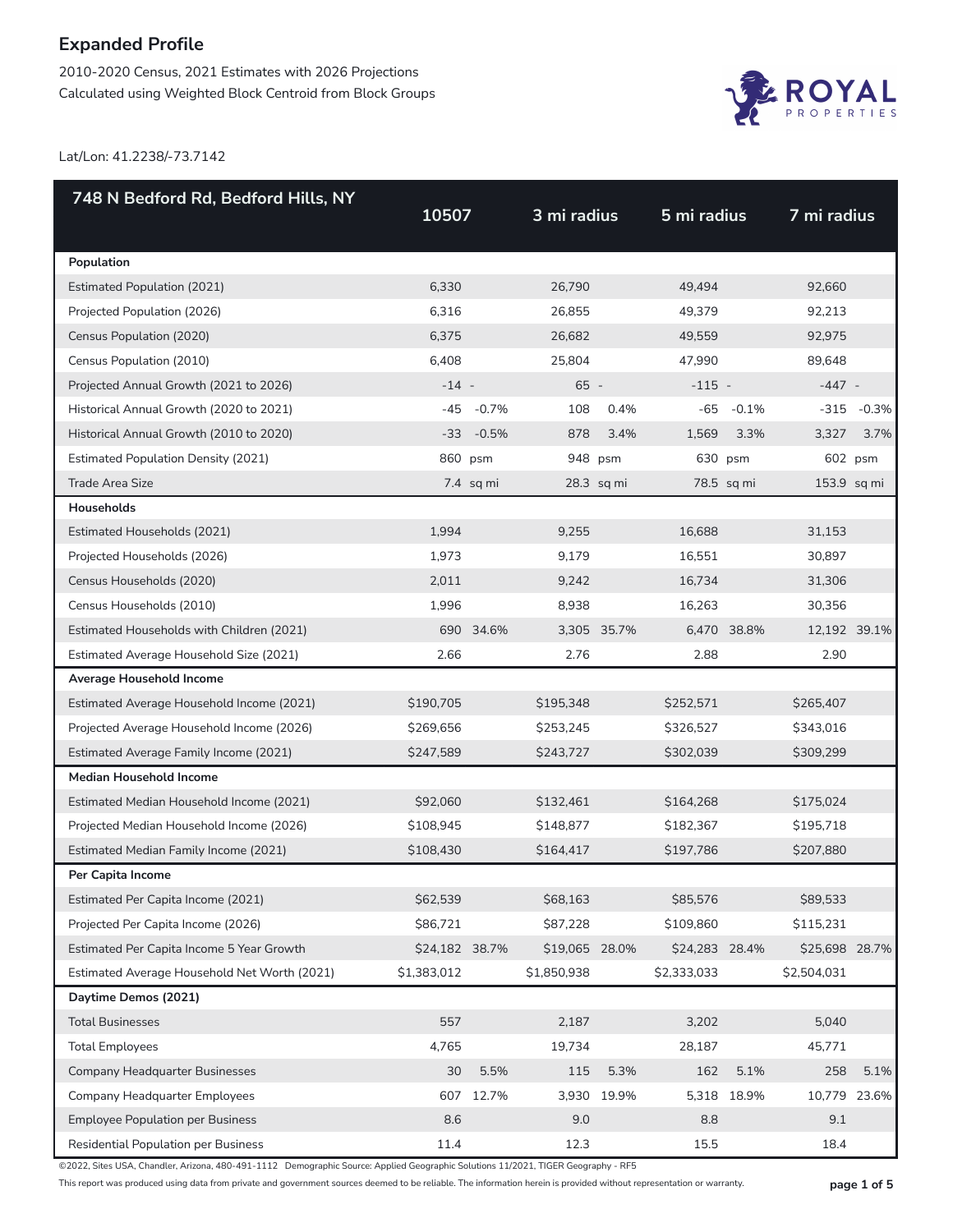2010-2020 Census, 2021 Estimates with 2026 Projections Calculated using Weighted Block Centroid from Block Groups



Lat/Lon: 41.2238/-73.7142

| 748 N Bedford Rd, Bedford Hills, NY             |       |             |              |             |              |              |              |              |  |  |
|-------------------------------------------------|-------|-------------|--------------|-------------|--------------|--------------|--------------|--------------|--|--|
|                                                 | 10507 |             | 3 mi radius  |             | 5 mi radius  |              | 7 mi radius  |              |  |  |
| Race & Ethnicity                                |       |             |              |             |              |              |              |              |  |  |
| <b>White (2021)</b>                             |       | 3,419 54.0% | 16,237 60.6% |             | 33,408 67.5% |              | 65,960 71.2% |              |  |  |
| Black or African American (2021)                |       | 1,232 19.5% | 2,442        | 9.1%        | 3,536        | 7.1%         | 5,730        | 6.2%         |  |  |
| American Indian or Alaska Native (2021)         | 35    | 0.6%        | 179          | 0.7%        | 209          | 0.4%         | 282          | 0.3%         |  |  |
| Asian (2021)                                    | 277   | 4.4%        | 1,387        | 5.2%        | 2,929        | 5.9%         | 5,837        | 6.3%         |  |  |
| Hawaiian or Pacific Islander (2021)             | $1 -$ |             | $7 -$        |             | $12 -$       |              | $21 -$       |              |  |  |
| Other Race (2021)                               |       | 769 12.1%   |              | 3,591 13.4% | 4,356        | 8.8%         | 5,803        | 6.3%         |  |  |
| Two or More Races (2021)                        | 596   | 9.4%        |              | 2,945 11.0% |              | 5,044 10.2%  | 9,027        | 9.7%         |  |  |
| Not Hispanic or Latino Population (2021)        |       | 4,696 74.2% | 19,439 72.6% |             | 39,290 79.4% |              | 76,878 83.0% |              |  |  |
| Hispanic or Latino Population (2021)            |       | 1,634 25.8% |              | 7,351 27.4% | 10,204 20.6% |              | 15,782 17.0% |              |  |  |
| Not Hispanic or Latino Population (2026)        |       | 4,673 74.0% | 19,378 72.2% |             |              | 38,950 78.9% | 76,009 82.4% |              |  |  |
| Hispanic or Latino Population (2026)            |       | 1,642 26.0% |              | 7,477 27.8% | 10,428 21.1% |              | 16,204 17.6% |              |  |  |
| Not Hispanic or Latino Population (2020)        |       | 4,485 70.4% | 19,280 72.3% |             | 40,205 81.1% |              | 79,933 86.0% |              |  |  |
| Hispanic or Latino Population (2020)            |       | 1,890 29.6% |              | 7,402 27.7% |              | 9,354 18.9%  | 13,042 14.0% |              |  |  |
| Not Hispanic or Latino Population (2010)        |       | 5,038 78.6% | 20,126 78.0% |             | 41,098 85.6% |              | 80,496 89.8% |              |  |  |
| Hispanic or Latino Population (2010)            |       | 1,370 21.4% |              | 5,678 22.0% |              | 6,892 14.4%  |              | 9,153 10.2%  |  |  |
| Projected Hispanic Annual Growth (2021 to 2026) | 8     | 0.1%        | 126          | 0.3%        | 224          | 0.4%         | 423          | 0.5%         |  |  |
| Historic Hispanic Annual Growth (2010 to 2021)  | 264   | 1.8%        | 1,673        | 2.7%        | 3,312        | 4.4%         | 6,629        | 6.6%         |  |  |
| Age Distribution (2021)                         |       |             |              |             |              |              |              |              |  |  |
| Age Under 5                                     | 314   | 5.0%        | 1,483        | 5.5%        | 2,707        | 5.5%         | 4,874        | 5.3%         |  |  |
| Age 5 to 9 Years                                | 331   | 5.2%        | 1,642        | 6.1%        | 3,337        | 6.7%         | 6,249        | 6.7%         |  |  |
| Age 10 to 14 Years                              | 352   | 5.6%        | 1,742        | 6.5%        | 3,618        | 7.3%         | 7,008        | 7.6%         |  |  |
| Age 15 to 19 Years                              | 362   | 5.7%        | 1,708        | 6.4%        | 3,400        | 6.9%         | 6,676        | 7.2%         |  |  |
| Age 20 to 24 Years                              | 413   | 6.5%        | 1,560        | 5.8%        | 2,540        | 5.1%         | 4,638        | 5.0%         |  |  |
| Age 25 to 29 Years                              | 484   | 7.7%        | 1,642        | 6.1%        | 2,377        | 4.8%         | 3,836        | 4.1%         |  |  |
| Age 30 to 34 Years                              | 454   | 7.2%        | 1,662        | 6.2%        | 2,507        | 5.1%         | 4,050        | 4.4%         |  |  |
| Age 35 to 39 Years                              | 459   | 7.2%        | 1,739        | 6.5%        | 2,921        | 5.9%         | 5,175        | 5.6%         |  |  |
| Age 40 to 44 Years                              | 519   | 8.2%        | 1,955        | 7.3%        | 3,493        | 7.1%         | 6,268        | 6.8%         |  |  |
| Age 45 to 49 Years                              | 508   | 8.0%        | 1,912        | 7.1%        | 3,674        | 7.4%         | 6,875        | 7.4%         |  |  |
| Age 50 to 54 Years                              | 448   | 7.1%        | 1,965        | 7.3%        | 3,833        | 7.7%         | 7,342        | 7.9%         |  |  |
| Age 55 to 59 Years                              | 445   | 7.0%        | 1,834        | 6.8%        | 3,704        | 7.5%         | 7,266        | 7.8%         |  |  |
| Age 60 to 64 Years                              | 363   | 5.7%        | 1,673        | 6.2%        | 3,264        | 6.6%         | 6,414        | 6.9%         |  |  |
| Age 65 to 74 Years                              | 496   | 7.8%        | 2,472        | 9.2%        | 4,781        | 9.7%         |              | 9,487 10.2%  |  |  |
| Age 75 to 84 Years                              | 250   | 3.9%        | 1,197        | 4.5%        | 2,219        | 4.5%         | 4,354        | 4.7%         |  |  |
| Age 85 Years or Over                            | 131   | 2.1%        | 603          | 2.3%        | 1,119        | 2.3%         | 2,147        | 2.3%         |  |  |
| Median Age                                      | 39.1  |             | 39.8         |             | 41.1         |              | 42.2         |              |  |  |
| <b>Gender Age Distribution (2021)</b>           |       |             |              |             |              |              |              |              |  |  |
| Female Population                               |       | 3,597 56.8% | 13,524 50.5% |             | 25,069 50.7% |              | 47,012 50.7% |              |  |  |
| Age 0 to 19 Years                               |       | 655 18.2%   |              | 3,108 23.0% |              | 6,274 25.0%  |              | 11,945 25.4% |  |  |
| Age 20 to 64 Years                              |       | 2,458 68.3% |              | 8,067 59.7% | 14,436 57.6% |              |              | 26,490 56.3% |  |  |
| Age 65 Years or Over                            |       | 484 13.5%   |              | 2,348 17.4% |              | 4,358 17.4%  |              | 8,576 18.2%  |  |  |
| Female Median Age                               | 40.3  |             | 41.8         |             | 42.3         |              | 43.2         |              |  |  |
| Male Population                                 |       | 2,733 43.2% | 13,266 49.5% |             | 24,425 49.3% |              | 45,648 49.3% |              |  |  |
| Age 0 to 19 Years                               |       | 704 25.8%   |              | 3,467 26.1% |              | 6,788 27.8%  | 12,862 28.2% |              |  |  |
| Age 20 to 64 Years                              |       | 1,636 59.9% |              | 7,875 59.4% | 13,877 56.8% |              | 25,374 55.6% |              |  |  |
| Age 65 Years or Over                            |       | 393 14.4%   |              | 1,924 14.5% |              | 3,760 15.4%  |              | 7,412 16.2%  |  |  |
| Male Median Age                                 | 37.7  |             | 37.8         |             | 39.9         |              | 41.1         |              |  |  |

©2022, Sites USA, Chandler, Arizona, 480-491-1112 Demographic Source: Applied Geographic Solutions 11/2021, TIGER Geography - RF5

This report was produced using data from private and government sources deemed to be reliable. The information herein is provided without representation or warranty. **page 2 of 5**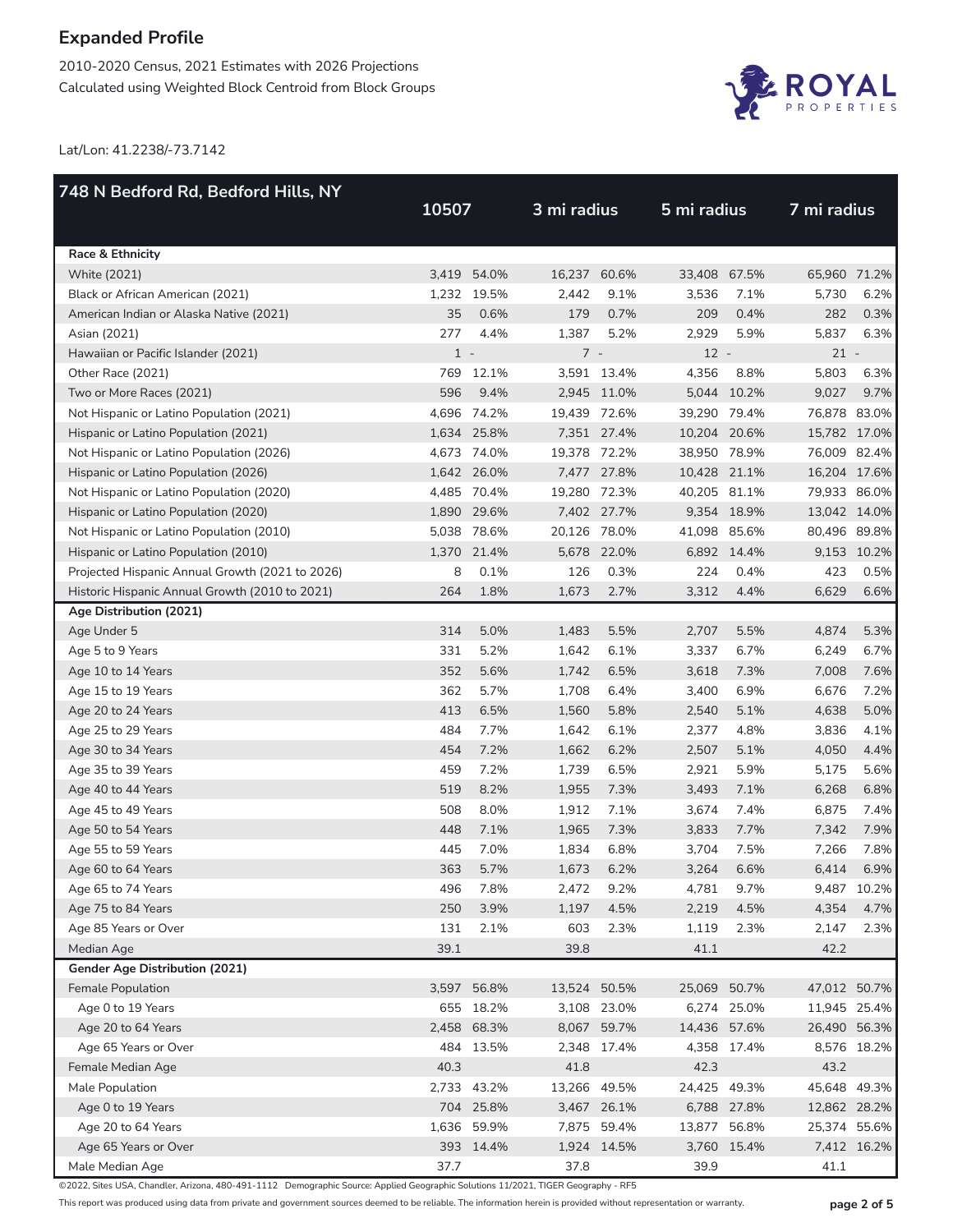2010-2020 Census, 2021 Estimates with 2026 Projections Calculated using Weighted Block Centroid from Block Groups



Lat/Lon: 41.2238/-73.7142

| 748 N Bedford Rd, Bedford Hills, NY          | 10507 |             | 3 mi radius  |             | 5 mi radius  |             | 7 mi radius  |             |
|----------------------------------------------|-------|-------------|--------------|-------------|--------------|-------------|--------------|-------------|
|                                              |       |             |              |             |              |             |              |             |
| Household Income Distribution (2021)         |       |             |              |             |              |             |              |             |
| HH Income \$200,000 or More                  |       | 399 20.0%   |              | 2,701 29.2% |              | 6,442 38.6% | 12,982 41.7% |             |
| HH Income \$150,000 to \$199,999             | 164   | 8.2%        | 775          | 8.4%        | 1,451        | 8.7%        | 3,040        | 9.8%        |
| HH Income \$100,000 to \$149,999             |       | 360 18.0%   |              | 1,613 17.4% |              | 2,857 17.1% |              | 5,351 17.2% |
| HH Income \$75,000 to \$99,999               | 176   | 8.8%        |              | 993 10.7%   | 1,481        | 8.9%        | 2,567        | 8.2%        |
| HH Income \$50,000 to \$74,999               |       | 303 15.2%   |              | 1,106 12.0% | 1,574        | 9.4%        | 2,625        | 8.4%        |
| HH Income \$35,000 to \$49,999               |       | 250 12.6%   | 779          | 8.4%        | 1,036        | 6.2%        | 1,493        | 4.8%        |
| HH Income \$25,000 to \$34,999               | 122   | 6.1%        | 411          | 4.4%        | 562          | 3.4%        | 992          | 3.2%        |
| HH Income \$15,000 to \$24,999               | 113   | 5.6%        | 419          | 4.5%        | 523          | 3.1%        | 846          | 2.7%        |
| HH Income Under \$15,000                     | 107   | 5.4%        | 459          | 5.0%        | 762          | 4.6%        | 1,258        | 4.0%        |
| HH Income \$35,000 or More                   |       | 1,653 82.9% |              | 7,967 86.1% | 14,841 88.9% |             | 28,058 90.1% |             |
| HH Income \$75,000 or More                   |       | 1,100 55.1% |              | 6,082 65.7% | 12,231 73.3% |             | 23,939 76.8% |             |
| Housing (2021)                               |       |             |              |             |              |             |              |             |
| <b>Total Housing Units</b>                   | 2,147 |             | 9,725        |             | 17.522       |             | 32,540       |             |
| <b>Housing Units Occupied</b>                |       | 1,994 92.9% |              | 9,255 95.2% | 16,688 95.2% |             | 31,153 95.7% |             |
| Housing Units Owner-Occupied                 |       | 1,190 59.7% |              | 6,097 65.9% | 12,721 76.2% |             | 25,672 82.4% |             |
| Housing Units, Renter-Occupied               |       | 805 40.3%   |              | 3,158 34.1% |              | 3,968 23.8% |              | 5,481 17.6% |
| Housing Units, Vacant                        | 153   | 7.7%        | 469          | 5.1%        | 834          | 5.0%        | 1,386        | 4.4%        |
| Marital Status (2021)                        |       |             |              |             |              |             |              |             |
| <b>Never Married</b>                         |       | 1,662 31.2% |              | 6,273 28.6% | 11,005 27.6% |             | 19,477 26.1% |             |
| <b>Currently Married</b>                     |       | 2,323 43.6% | 11,547 52.7% |             | 22,546 56.6% |             | 44,256       | 59.4%       |
| Separated                                    | 383   | 7.2%        | 1,086        | 5.0%        | 1,583        | 4.0%        | 2,425        | 3.3%        |
| Widowed                                      | 290   | 5.4%        | 1,263        | 5.8%        | 1,982        | 5.0%        | 3,630        | 4.9%        |
| <b>Divorced</b>                              |       | 675 12.6%   | 1,753        | 8.0%        | 2,716        | 6.8%        | 4,741        | 6.4%        |
| Household Type (2021)                        |       |             |              |             |              |             |              |             |
| <b>Population Family</b>                     |       | 4,528 71.5% | 21,968 82.0% |             | 42,973 86.8% |             | 82,225 88.7% |             |
| Population Non-Family                        |       | 776 12.3%   |              | 3,602 13.4% |              | 5,034 10.2% | 8,134        | 8.8%        |
| <b>Population Group Quarters</b>             |       | 1,026 16.2% | 1,220        | 4.6%        | 1,487        | 3.0%        | 2,301        | 2.5%        |
| <b>Family Households</b>                     |       | 1,375 69.0% |              | 6,508 70.3% | 12,746 76.4% |             | 24,612 79.0% |             |
| Non-Family Households                        |       | 619 31.0%   |              | 2.748 29.7% |              | 3,942 23.6% |              | 6,541 21.0% |
| Married Couple with Children                 |       | 525 22.6%   |              | 2,511 21.7% |              | 5,303 23.5% | 10,344 23.4% |             |
| Average Family Household Size                | 3.3   |             | 3.4          |             | 3.4          |             | 3.3          |             |
| Household Size (2021)                        |       |             |              |             |              |             |              |             |
| 1 Person Households                          |       | 514 25.8%   |              | 2,238 24.2% |              | 3,257 19.5% |              | 5,478 17.6% |
| 2 Person Households                          |       | 571 28.6%   |              | 2,666 28.8% |              | 4,857 29.1% |              | 9,286 29.8% |
| 3 Person Households                          |       | 370 18.6%   |              | 1,552 16.8% |              | 2,906 17.4% |              | 5,569 17.9% |
| 4 Person Households                          | 299   | 15.0%       |              | 1,510 16.3% |              | 3,276 19.6% |              | 6,523 20.9% |
| 5 Person Households                          | 147   | 7.3%        | 778          | 8.4%        | 1,605        | 9.6%        | 3,006        | 9.6%        |
| 6 or More Person Households                  | 94    | 4.7%        | 513          | 5.5%        | 787          | 4.7%        | 1,292        | 4.1%        |
| Household Vehicles (2021)                    |       |             |              |             |              |             |              |             |
| Households with 0 Vehicles Available         | 117   | 5.9%        | 858          | 9.3%        | 1,000        | 6.0%        | 1,404        | 4.5%        |
| Households with 1 Vehicles Available         |       | 617 30.9%   |              | 2,772 29.9% |              | 4,016 24.1% |              | 6,672 21.4% |
| Households with 2 or More Vehicles Available |       | 1,260 63.2% |              | 5,626 60.8% | 11,672 69.9% |             | 23,077 74.1% |             |
| <b>Total Vehicles Available</b>              | 3,673 |             | 16,763       |             | 33,780       |             | 65,619       |             |
| Average Vehicles Per Household               | 1.8   |             | 1.8          |             | 2.0          |             | 2.1          |             |

©2022, Sites USA, Chandler, Arizona, 480-491-1112 Demographic Source: Applied Geographic Solutions 11/2021, TIGER Geography - RF5

This report was produced using data from private and government sources deemed to be reliable. The information herein is provided without representation or warranty. **page 3 of 5**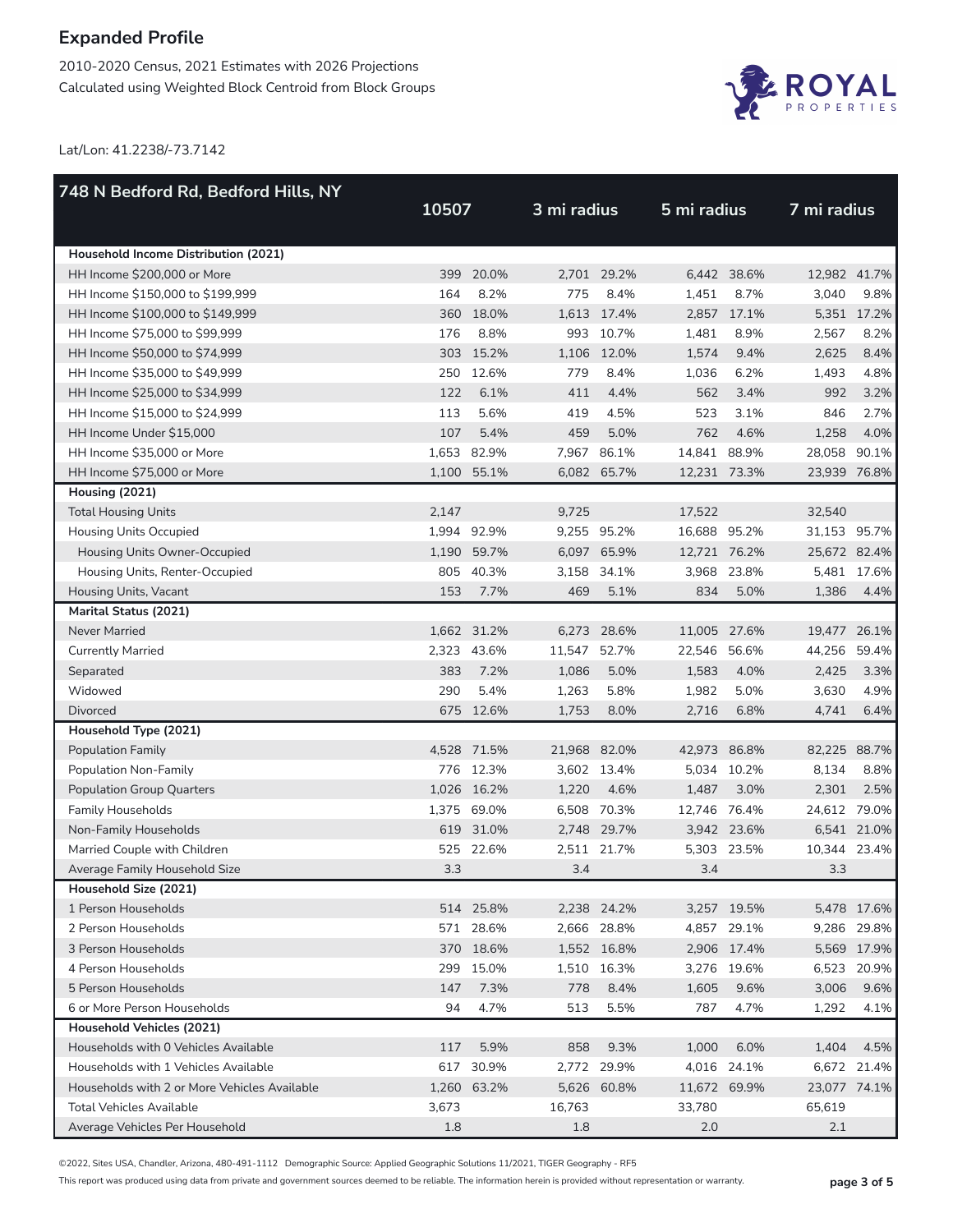2010-2020 Census, 2021 Estimates with 2026 Projections Calculated using Weighted Block Centroid from Block Groups



Lat/Lon: 41.2238/-73.7142

| 748 N Bedford Rd, Bedford Hills, NY             |            |             |                  |             |                  |             |                  |                          |
|-------------------------------------------------|------------|-------------|------------------|-------------|------------------|-------------|------------------|--------------------------|
|                                                 | 10507      |             | 3 mi radius      |             | 5 mi radius      |             | 7 mi radius      |                          |
|                                                 |            |             |                  |             |                  |             |                  |                          |
| Labor Force (2021)                              |            |             |                  |             |                  |             |                  |                          |
| Estimated Labor Population Age 16 Years or Over | 5,255      |             | 21,553           |             | 39,059           |             | 72,998           |                          |
| <b>Estimated Civilian Employed</b>              |            | 2.596 49.4% | 12,443 57.7%     |             | 22,732           | 58.2%       | 42,909 58.8%     |                          |
| <b>Estimated Civilian Unemployed</b>            | 247        | 4.7%        | 950              | 4.4%        | 1,559            | 4.0%        | 2,794            | 3.8%                     |
| <b>Estimated in Armed Forces</b>                |            |             |                  |             |                  |             | $7 -$            |                          |
| <b>Estimated Not in Labor Force</b>             |            | 2,412 45.9% |                  | 8,160 37.9% | 14,767 37.8%     |             | 27,288 37.4%     |                          |
| Unemployment Rate                               | 4.7%       |             | 4.4%             |             | 4.0%             |             | 3.8%             |                          |
| Occupation (2021)                               |            |             |                  |             |                  |             |                  |                          |
| Occupation: Population Age 16 Years or Over     | 2,596      |             | 12,443           |             | 22,732           |             | 42,909           |                          |
| Management, Business, Financial Operations      |            | 636 24.5%   |                  | 3,013 24.2% |                  | 6,086 26.8% | 11,840 27.6%     |                          |
| Professional, Related                           |            | 673 25.9%   |                  | 3,611 29.0% |                  | 7,210 31.7% | 14,431 33.6%     |                          |
| Service                                         |            | 571 22.0%   |                  | 2,152 17.3% |                  | 3,041 13.4% |                  | 5,183 12.1%              |
| Sales, Office                                   |            | 392 15.1%   |                  | 2,248 18.1% |                  | 4,249 18.7% |                  | 7,843 18.3%              |
| Farming, Fishing, Forestry                      | $2 -$      |             | $6 -$            |             | 8                | $\sim$      | 20               | $\overline{\phantom{a}}$ |
| Construct, Extraction, Maintenance              | 172        | 6.6%        | 696              | 5.6%        | 1.010            | 4.4%        | 1,748            | 4.1%                     |
| Production, Transport Material Moving           | 151        | 5.8%        | 718              | 5.8%        | 1,128            | 5.0%        | 1,844            | 4.3%                     |
| <b>White Collar Workers</b>                     |            | 1,701 65.5% |                  | 8,871 71.3% | 17,545 77.2%     |             | 34,114 79.5%     |                          |
| <b>Blue Collar Workers</b>                      |            | 896 34.5%   |                  | 3,572 28.7% | 5,187            | 22.8%       |                  | 8,795 20.5%              |
| <b>Consumer Expenditure (2021)</b>              |            |             |                  |             |                  |             |                  |                          |
| <b>Total Household Expenditure</b>              | \$229.53 M |             | \$1.09 B         |             | \$2.45B          |             | \$4.77 B         |                          |
| Total Non-Retail Expenditure                    | \$122.03 M |             | 53.2% \$581.93 M |             | 53.4% \$1.31 B   |             | 53.6% \$2.56 B   | 53.6%                    |
| <b>Total Retail Expenditure</b>                 | \$107.5 M  |             | 46.8% \$507.68 M |             | 46.6% \$1.14 B   |             | 46.4% \$2.22 B   | 46.4%                    |
| Apparel                                         | \$8.26 M   |             | 3.6% \$39.71 M   |             | 3.6% \$90.05 M   |             | 3.7% \$175.65 M  | 3.7%                     |
| Contributions                                   | \$8.1 M    |             | 3.5% \$40.23 M   |             | 3.7% \$93.69 M   |             | 3.8% \$183.75 M  | 3.8%                     |
| Education                                       | \$7.89 M   |             | 3.4% \$40.32 M   |             | 3.7% \$95.78 M   |             | 3.9% \$188.39 M  | 3.9%                     |
| Entertainment                                   | \$13.29 M  |             | 5.8% \$64 M      |             | 5.9% \$145.65 M  |             | 5.9% \$284.66 M  | 6.0%                     |
| Food and Beverages                              | \$33.19 M  |             | 14.5% \$155.86 M |             | 14.3% \$347.24 M |             | 14.2% \$674.97 M | 14.1%                    |
| Furnishings and Equipment                       | \$8.21 M   |             | 3.6% \$39.33 M   |             | 3.6% \$89.22 M   |             | 3.6% \$174.28 M  | 3.7%                     |
| Gifts                                           | \$6.31 M   |             | 2.8% \$31.65 M   |             | 2.9% \$74.48 M   |             | 3.0% \$145.96 M  | 3.1%                     |
| <b>Health Care</b>                              | \$18.66 M  |             | 8.1% \$86.77 M   |             | 8.0% \$191.86 M  |             | 7.8% \$372.93 M  | 7.8%                     |
| <b>Household Operations</b>                     | \$9.24 M   |             | 4.0% \$44.53 M   |             | 4.1% \$101.38 M  |             | 4.1% \$198.06 M  | 4.1%                     |
| Miscellaneous Expenses                          | \$4.38 M   |             | 1.9% \$20.83 M   |             | 1.9% \$47 M      |             | 1.9% \$91.66 M   | 1.9%                     |
| Personal Care                                   | \$3.07 M   |             | 1.3% \$14.53 M   |             | 1.3% \$32.6 M    |             | 1.3% \$63.51 M   | 1.3%                     |
| Personal Insurance                              | \$1.73 M   |             | 0.8% \$8.52 M    |             | 0.8% \$19.79 M   |             | 0.8% \$38.88 M   | 0.8%                     |
| Reading                                         | \$505.94 K |             | 0.2% \$2.42 M    |             | 0.2% \$5.48 M    |             | 0.2% \$10.69 M   | 0.2%                     |
| Shelter                                         | \$48.23 M  |             | 21.0% \$228.56 M |             | 21.0% \$512.46 M |             | 20.9% \$996.71 M | 20.9%                    |
| Tobacco                                         | \$1.2 M    |             | 0.5% \$5.22 M    |             | 0.5% \$10.81 M   |             | 0.4% \$20.62 M   | 0.4%                     |
| Transportation                                  | \$41.3 M   |             | 18.0% \$193.84 M |             | 17.8% \$433.38 M |             | 17.7% \$843.79 M | 17.7%                    |
| Utilities                                       | \$15.96 M  |             | 7.0% \$73.29 M   |             | 6.7% \$160.22 M  |             | 6.5% \$310.18 M  | 6.5%                     |
| <b>Educational Attainment (2021)</b>            |            |             |                  |             |                  |             |                  |                          |
| Adult Population Age 25 Years or Over           | 4,558      |             | 18,655           |             | 33,892           |             | 63,214           |                          |
| Elementary (Grade Level 0 to 8)                 | 391        | 8.6%        | 1,380            | 7.4%        | 1,530            | 4.5%        | 2,098            | 3.3%                     |
| Some High School (Grade Level 9 to 11)          | 323        | 7.1%        | 879              | 4.7%        | 1,106            | 3.3%        | 1,619            | 2.6%                     |
| High School Graduate                            | 820        | 18.0%       | 3,089            | 16.6%       | 4,902            | 14.5%       | 7,888            | 12.5%                    |
| Some College                                    |            | 547 12.0%   | 1,940            | 10.4%       | 3,350            | 9.9%        |                  | 6,466 10.2%              |
| Associate Degree Only                           | 267        | 5.8%        | 930              | 5.0%        | 1,603            | 4.7%        | 2,964            | 4.7%                     |
| <b>Bachelor Degree Only</b>                     | 1,239      | 27.2%       | 4,807            | 25.8%       | 9,745            | 28.8%       | 19,135 30.3%     |                          |
| Graduate Degree                                 |            | 972 21.3%   |                  | 5,629 30.2% | 11,656 34.4%     |             | 23,043 36.5%     |                          |

©2022, Sites USA, Chandler, Arizona, 480-491-1112 Demographic Source: Applied Geographic Solutions 11/2021, TIGER Geography - RF5

This report was produced using data from private and government sources deemed to be reliable. The information herein is provided without representation or warranty. **page 4 of 5**